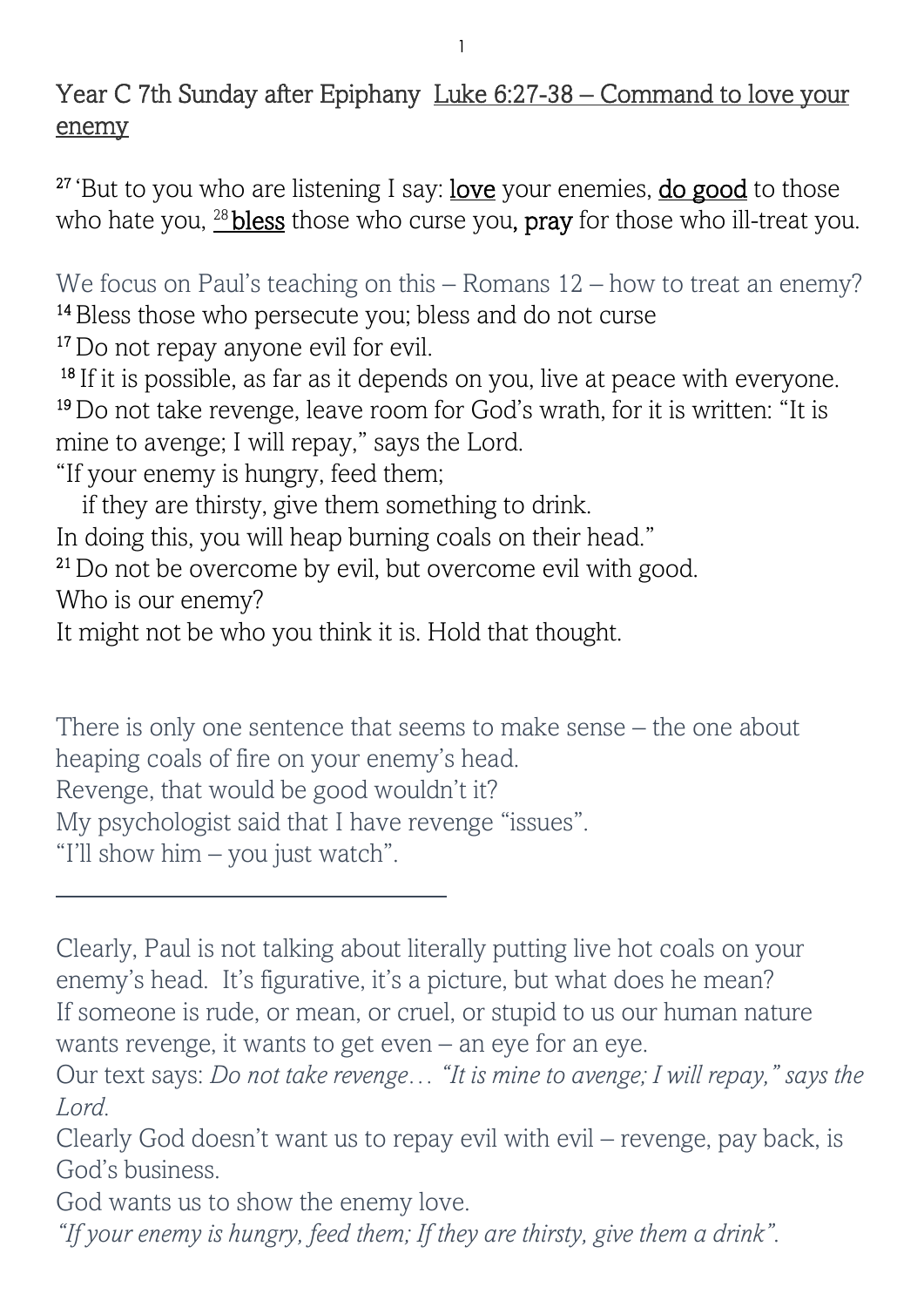I guess it makes common sense doesn't it?

If we pay back evil with evil then we are we are being evil, and we end up being ruled by evil.

But if we love our enemy, then we overcome the evil with good.

But boy it wouldn't it good to do some proper pay back at times?

Get revenge on that on that person who cut me off.

Get revenge on that scammer, that robber, that telephone person that who calls each night about dinner time.

No pay evil with love.

*"For in so doing good you will heap hot coals on their head"*.

This a quote directly from Proverbs 25.

– it is among some similar Proverbs.

*One who takes away a garment in cold weather, And like vinegar on soda, Is one who sings songs to a heavy heart.*

This picture is of physical discomfort and it shows us that trying to make a person happy when they are on mourning - just distresses them more.

The picture of piling hot coals on someone's head describes the sense of shame an enemy may feel when you simply love them.

Unconditional love, food, drink, all those kind things that are mentioned are probably going to feel uncomfortable, maybe a sense of burning shame,. Hopefully a sense of repentance.

Let's change gear here.

Remember repentance is the number one step, the very first step to a saving faith.

Jesus very first word in ministry was "repent" – "repent and believe in the good news"

Jesus very first command, "repent" – remember every command of Jesus has a blessing.

The very first word of John in ministry, "Repent the kingdom of God is near".

If love produces hot coals, or shame that leads to repentance – repentance must be pretty important.

Repentance is a journey led by the spirit from lying and hiding sins deep inside to letting it all out.

Sounds like tough love doesn't it.

Hot Coals are symbolic of purifying and purging from sin.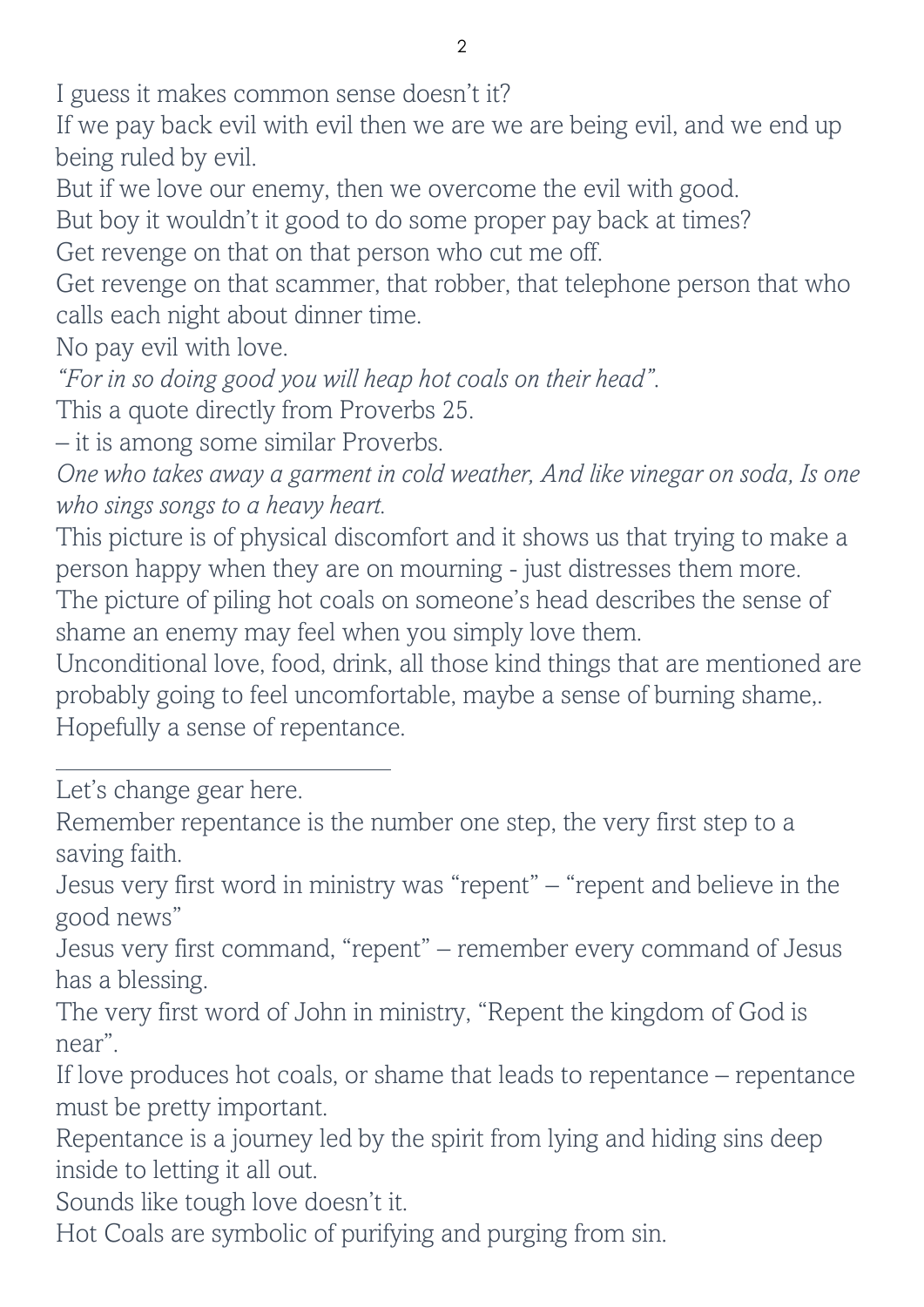Remember Isaiah – before the presence of God:

*"Woe is me, for I am undone! Because I am a man of unclean lips, And I dwell in*  the midst of a people of unclean lips; For my eyes have seen the King, The Lord of *hosts."* 

*In the presence of Love repents.* 

*Then one of the seraphim flew to me, having in his hand a live coal which he had taken with the tongs from the altar.* 

*And he touched my mouth with it, and said: "Behold, this has touched your lips; Your sin is taken away, you have been cleansed.* 

Coals of fire are symbolic of taking sin away – symbolic of cleansing. *Malachi describes Jesus as the refiners fire – purging and cleansing everyone from sin.'* 

## *"… who can endure the day of His coming? And who can stand when He appears? For He is like a refiner's fire … He will sit as a refiner and a purifier of silver; He will purify the sons of Levi, And purge them as gold and silver, That they may offer to the LORD An offering in righteousness.*

Being kind to our enemies is like "heaping coals of fire on their head" – if it leads them to repentance, it's their greatest gift – it's their eternal life. Listen to this:

Leviticus (16) He took his censer, and filled it with "coals of fire," and then put the incense on the coals to produce a sweet-smelling aroma.

We know in the days of old sweet-smelling incense is likened to prayers. You need hot coals to burn the incense to produce the sweet-smelling aroma.

It's all temple talk isn't it?

It's all symbolic – but it means life – it means a cleansed and pure life for an enemy.

That might not be your wish but it is God's wish – that's why it is a command of all of us.

It is God's will that you enemy be saved – not your will.

Goodness I would hate my enemy to be depending on my mercy. No God wants them to be saved hence he privileges us with the command – love your enemy.